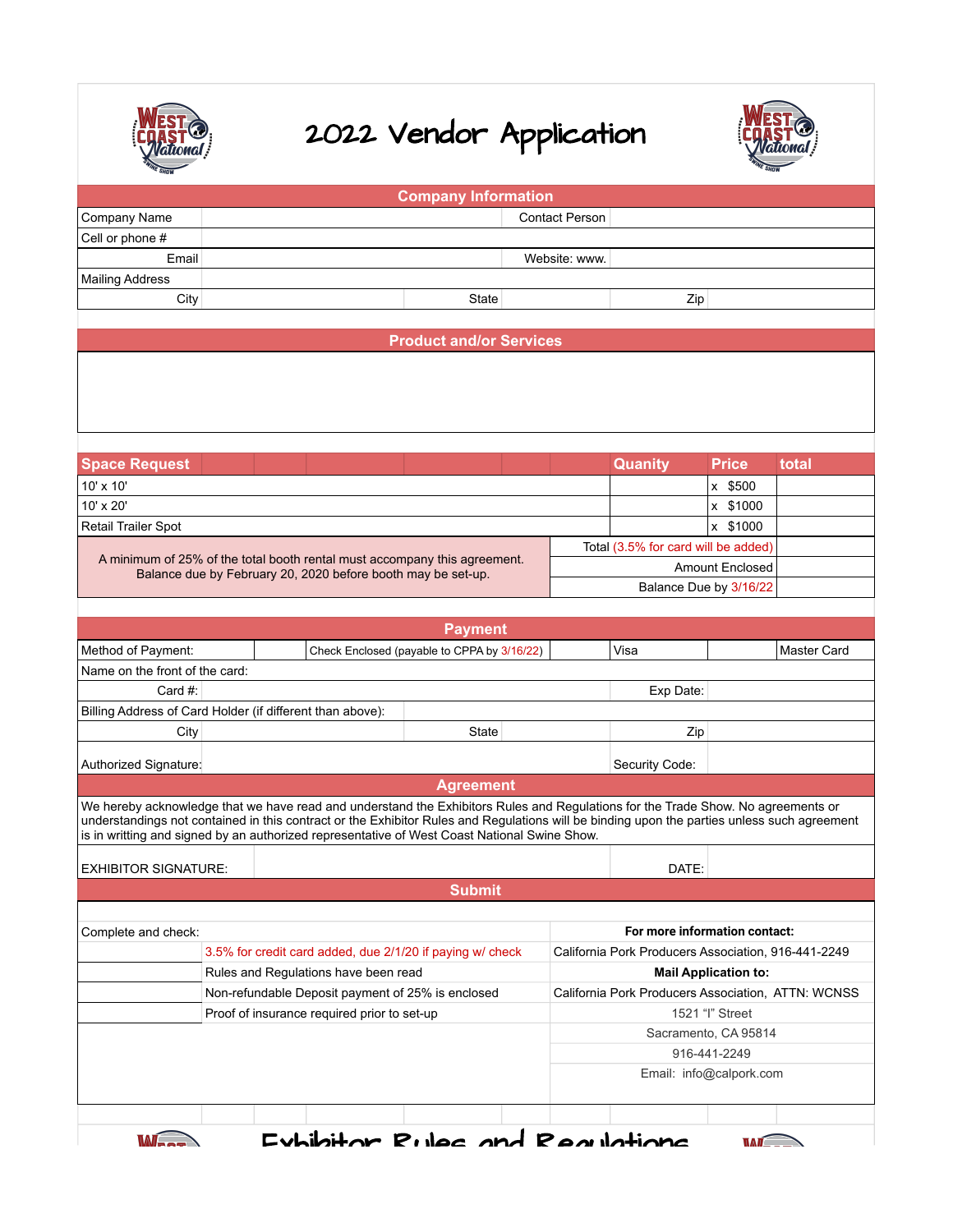|                                                                                                                                                                                                                                                                                                                                                                                                                                                                                                                                   |  |  |  | <b>EXNIVITUT NUICY UTIC NEQUICITIUTS</b> |  |  |  |  |
|-----------------------------------------------------------------------------------------------------------------------------------------------------------------------------------------------------------------------------------------------------------------------------------------------------------------------------------------------------------------------------------------------------------------------------------------------------------------------------------------------------------------------------------|--|--|--|------------------------------------------|--|--|--|--|
|                                                                                                                                                                                                                                                                                                                                                                                                                                                                                                                                   |  |  |  |                                          |  |  |  |  |
| Rules and regulations governing the show have been briefly written to advise exhibitors of their privileges, restrictions and requirements. Any<br>changes to the rules and regulations must be made prior to the opening of the show. West Coast National Swine Show will be referred to as<br>"WCNSS" in the following.                                                                                                                                                                                                         |  |  |  |                                          |  |  |  |  |
| 1. BOOTH ASSIGNMENT- Stall/ booth space will be assigned and given priority according to the date on which the application and payment<br>is received and will be assigned at the discretion of the show management. Exhibitor agrees to accept the booth or stall space assigned and<br>further agrees to accept reassignment to create a more effective WCNSS or for safety purposes. Subletting of stall/booth space is prohibited.<br>Two or more firms may not exhibit in a single space unless approved by show management. |  |  |  |                                          |  |  |  |  |
| 2. RIGHT TO REFUSE- Show management reserves the right to reject any applicant for space at any time, and reserves the right to regain<br>possession of any space by refunding to the applicant or exhibitor the amount paid for the space. WCNSS reserves the right to limit the<br>number of exhibitors due to limited space or type of product.                                                                                                                                                                                |  |  |  |                                          |  |  |  |  |
| 3. BOOTH DETAIL- Typical display booths are 10 feet x 10 feet or 10' x 20'. There are several retail trailer spaces. Tables, chairs carpet, or<br>other booth furnishing are NOT included with any booth, but may be supplied by the exhibitor.                                                                                                                                                                                                                                                                                   |  |  |  |                                          |  |  |  |  |
| 4. OFFICE- Exhibitor Office will be set up on the main show barn. Vendor packages will be available in the office beginning Thursday at 12:00<br>p.m. (Noon).                                                                                                                                                                                                                                                                                                                                                                     |  |  |  |                                          |  |  |  |  |
| 5. SET UP- Booth may be set up after exhibitor has checked in with show management and within set up hours. Any specialty electricity,<br>carpentry, wiring connections shall be installed at exhibitor's expense. All booths must be set up by 9:00 p.m. on Thursday March 31, 2022.                                                                                                                                                                                                                                             |  |  |  |                                          |  |  |  |  |
| 6. LABOR- All labor necessary in setting-up or removing exhibits must be supplied by exhibitor. Exhibitor must comply with building labor<br>requirements.                                                                                                                                                                                                                                                                                                                                                                        |  |  |  |                                          |  |  |  |  |
| 7. EXHIBIT STAFFING-You must staff your booth at all times during the complete run of the show to insure additional protection of<br>equipment and valuables. Vendors are requested to arrive 15 minutes prior to the show daily. Vendors who pack up and move out prior to 12:<br>00 pm on the final day of the show without prior approval may be declined space at future WCNSS events.                                                                                                                                        |  |  |  |                                          |  |  |  |  |
| 8. EXHIBIT CARE- All aisles must be kept free of equipment, displays, etc. Facility janitorial services will sweep and clean aisles and empty<br>trash canisters. Exhibitors are responsible for keeping exhibits clean and orderly. Trash cans must be placed in aisles in order to be emptied<br>after show hours.                                                                                                                                                                                                              |  |  |  |                                          |  |  |  |  |
| 9. SECURITY- Security will be provided to patrol after the show hours. The exhibit hall must be vacated within one hour after show closing.<br>Exhibitors will be allowed to enter the exhibit hall upon presentation of an Exhibitor badge only. Management is not responsible for theft or<br>damage.                                                                                                                                                                                                                           |  |  |  |                                          |  |  |  |  |
| 10. FOOD - Food and beverages may not be sold except for licensed food vendors. If food or beverages are given away, they must be<br>approved, in writing, by management. Exception will be for approved food service vendors.                                                                                                                                                                                                                                                                                                    |  |  |  |                                          |  |  |  |  |
| 11. LIVE ANIMALS - No pets will be permitted in the Exhibit area with the exception of registered service animals with accompanying<br>documentation.                                                                                                                                                                                                                                                                                                                                                                             |  |  |  |                                          |  |  |  |  |
| 12. REMOVAL OF EXHIBITS - All exhibits must remain intact until 12:00 p.m. on Sunday, April 3, 2022.                                                                                                                                                                                                                                                                                                                                                                                                                              |  |  |  |                                          |  |  |  |  |
| 13. PROMOTIONS - Raffles, donations, or other promotional measures that require guests to be present at a specified location and time or                                                                                                                                                                                                                                                                                                                                                                                          |  |  |  |                                          |  |  |  |  |